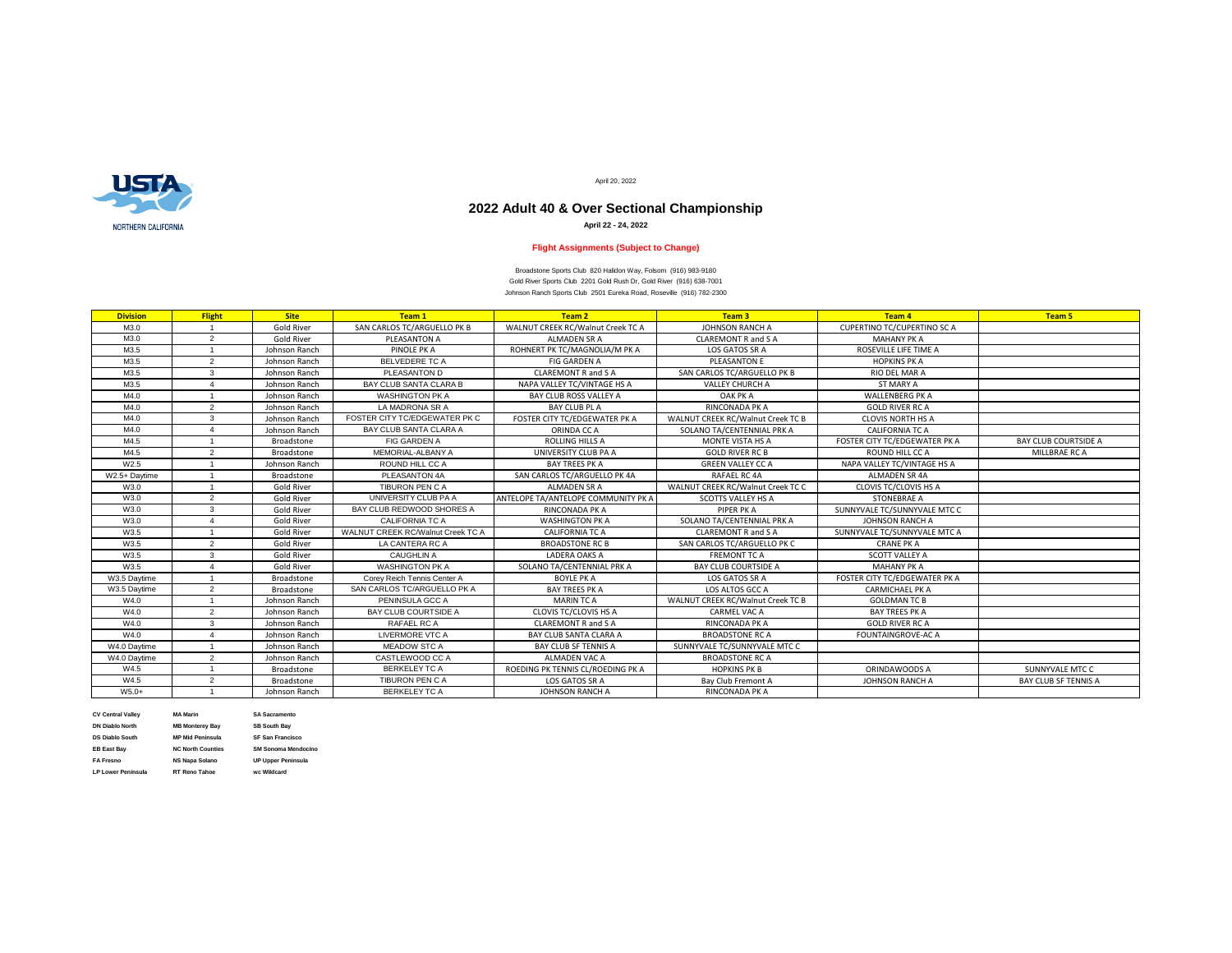|             |                   |                 |                | <b>Broadstone</b><br><b>Friday 4/22/2022</b> |               |                                   |
|-------------|-------------------|-----------------|----------------|----------------------------------------------|---------------|-----------------------------------|
| <b>Time</b> | <b>Site</b>       | <b>Division</b> | <b>Flight</b>  | <b>Home</b>                                  |               | Away                              |
| 8:00 AM     | <b>Broadstone</b> | W4.5            | $\mathbf{1}$   | <b>BERKELEY TC A</b>                         | VS            | ROEDING PK TENNIS CL/ROEDING PK A |
| 8:00 AM     | <b>Broadstone</b> | W4.5            | 1              | <b>HOPKINS PK B</b>                          | <b>VS</b>     | ORINDAWOODS A                     |
| 8:00 AM     | <b>Broadstone</b> | W4.5            | 2              | <b>TIBURON PEN CA</b>                        | VS            | LOS GATOS SR A                    |
| 9:30 AM     | <b>Broadstone</b> | M4.5            | $\mathbf{1}$   | <b>FIG GARDEN A</b>                          | <b>VS</b>     | <b>ROLLING HILLS A</b>            |
| 9:30 AM     | <b>Broadstone</b> | M4.5            | $\mathbf{1}$   | <b>MONTE VISTA HS A</b>                      | <b>VS</b>     | FOSTER CITY TC/EDGEWATER PK A     |
| 9:30 AM     | <b>Broadstone</b> | W4.5            | $\overline{2}$ | <b>Bay Club Fremont A</b>                    | <b>VS</b>     | <b>JOHNSON RANCH A</b>            |
| 11:00 AM    | <b>Broadstone</b> | M4.5            | $\overline{2}$ | MEMORIAL-ALBANY A                            | VS            | UNIVERSITY CLUB PA A              |
| 11:00 AM    | <b>Broadstone</b> | M4.5            | $\overline{2}$ | <b>GOLD RIVER RC B</b>                       | <b>VS</b>     | ROUND HILL CC A                   |
| 11:00 AM    | Broadstone        | W3.5 Daytime    | $\mathbf 1$    | Corey Reich Tennis Center A                  | VS            | <b>BOYLE PK A</b>                 |
| 1:00 PM     | <b>Broadstone</b> | W3.5 Daytime    | $\mathbf{1}$   | LOS GATOS SR A                               | <b>VS</b>     | FOSTER CITY TC/EDGEWATER PK A     |
| 1:00 PM     | <b>Broadstone</b> | W3.5 Daytime    | $\overline{2}$ | LOS ALTOS GCC A                              | <b>VS</b>     | <b>CARMICHAEL PK A</b>            |
| 1:00 PM     | <b>Broadstone</b> | W4.5            | $1\,$          | ORINDAWOODS A                                | $\mathsf{VS}$ | <b>BERKELEY TC A</b>              |
| 1:00 PM     | <b>Broadstone</b> | W4.5            | $\mathbf{1}$   | ROEDING PK TENNIS CL/ROEDING PK A            | <b>VS</b>     | <b>SUNNYVALE MTC C</b>            |
| 2:30 PM     | <b>Broadstone</b> | M4.5            | $\mathbf{1}$   | MONTE VISTA HS A                             | <b>VS</b>     | <b>BAY CLUB COURTSIDE A</b>       |
| 2:30 PM     | <b>Broadstone</b> | W3.5 Daytime    | $\overline{2}$ | SAN CARLOS TC/ARGUELLO PK A                  | VS            | <b>BAY TREES PK A</b>             |
| 2:30 PM     | <b>Broadstone</b> | W4.5            | $\overline{2}$ | <b>Bay Club Fremont A</b>                    | VS            | <b>BAY CLUB SF TENNIS A</b>       |
| 2:30 PM     | <b>Broadstone</b> | W4.5            | $\overline{2}$ | <b>JOHNSON RANCH A</b>                       | VS            | <b>TIBURON PEN CA</b>             |
| 4:00 PM     | <b>Broadstone</b> | M4.5            | $\mathbf{1}$   | FOSTER CITY TC/EDGEWATER PK A                | $\mathsf{VS}$ | <b>FIG GARDEN A</b>               |
| 4:00 PM     | Broadstone        | M4.5            | $\overline{2}$ | <b>GOLD RIVER RC B</b>                       | $\mathsf{VS}$ | MILLBRAE RC A                     |
| 4:00 PM     | <b>Broadstone</b> | M4.5            | $\overline{2}$ | <b>ROUND HILL CC A</b>                       | <b>VS</b>     | <b>MEMORIAL-ALBANY A</b>          |
| 4:00 PM     | Broadstone        | W3.5 Daytime    | $\mathbf{1}$   | <b>BOYLE PK A</b>                            | <b>VS</b>     | LOS GATOS SR A                    |
| 6:00 PM     | <b>Broadstone</b> | W3.5 Daytime    | $\mathbf{1}$   | FOSTER CITY TC/EDGEWATER PK A                | VS            | Corey Reich Tennis Center A       |
| 6:00 PM     | <b>Broadstone</b> | W3.5 Daytime    | $\overline{2}$ | <b>BAY TREES PK A</b>                        | <b>VS</b>     | LOS ALTOS GCC A                   |
| 6:00 PM     | <b>Broadstone</b> | W4.5            | 1              | <b>HOPKINS PK B</b>                          | VS            | <b>SUNNYVALE MTC C</b>            |
| 6:00 PM     | <b>Broadstone</b> | W4.5            | 2              | LOS GATOS SR A                               | VS            | <b>BAY CLUB SF TENNIS A</b>       |
| 7:30 PM     | <b>Broadstone</b> | M4.5            | $\mathbf{1}$   | <b>ROLLING HILLS A</b>                       | <b>VS</b>     | <b>BAY CLUB COURTSIDE A</b>       |
| 7:30 PM     | <b>Broadstone</b> | M4.5            | $\overline{2}$ | UNIVERSITY CLUB PA A                         | <b>VS</b>     | MILLBRAE RC A                     |
| 7:30 PM     | <b>Broadstone</b> | W3.5 Daytime    | $\overline{2}$ | <b>CARMICHAEL PK A</b>                       | <b>VS</b>     | SAN CARLOS TC/ARGUELLO PK A       |

|             |                   |                 |                  | <b>Broadstone</b>                 |               |                                   |
|-------------|-------------------|-----------------|------------------|-----------------------------------|---------------|-----------------------------------|
|             |                   |                 |                  | <b>Saturday 4/23/2022</b>         |               |                                   |
| <b>Time</b> | <b>Site</b>       | <b>Division</b> | <b>Flight</b>    | <b>Home</b>                       |               | <b>Away</b>                       |
| 8:00 AM     | <b>Broadstone</b> | W4.5            | $\mathbf{1}$     | <b>SUNNYVALE MTC C</b>            | VS            | <b>BERKELEY TC A</b>              |
| 8:00 AM     | <b>Broadstone</b> | W4.5            | 1                | ROEDING PK TENNIS CL/ROEDING PK A | VS            | <b>HOPKINS PK B</b>               |
| 8:00 AM     | <b>Broadstone</b> | W4.5            | 2                | <b>BAY CLUB SF TENNIS A</b>       | VS            | <b>TIBURON PEN CA</b>             |
| 9:30 AM     | <b>Broadstone</b> | M4.5            | $\mathbf{1}$     | <b>BAY CLUB COURTSIDE A</b>       | $\mathsf{VS}$ | <b>FIG GARDEN A</b>               |
| 9:30 AM     | <b>Broadstone</b> | M4.5            | $\mathbf{1}$     | <b>ROLLING HILLS A</b>            | $\mathsf{VS}$ | <b>MONTE VISTA HS A</b>           |
| 9:30 AM     | <b>Broadstone</b> | W4.5            | $\overline{2}$   | LOS GATOS SR A                    | <b>VS</b>     | <b>Bay Club Fremont A</b>         |
| 11:00 AM    | <b>Broadstone</b> | M4.5            | $\overline{2}$   | MILLBRAE RC A                     | VS            | MEMORIAL-ALBANY A                 |
| 11:00 AM    | Broadstone        | M4.5            | $\overline{2}$   | UNIVERSITY CLUB PA A              | <b>VS</b>     | <b>GOLD RIVER RC B</b>            |
| 11:00 AM    | <b>Broadstone</b> | W2.5+ Daytime   | 1                | PLEASANTON 4A                     | <b>VS</b>     | SAN CARLOS TC/ARGUELLO PK 4A      |
| 1:00 PM     | <b>Broadstone</b> | W2.5+ Daytime   | $\mathbf{1}$     | <b>RAFAEL RC 4A</b>               | <b>VS</b>     | <b>ALMADEN SR 4A</b>              |
| 1:00 PM     | <b>Broadstone</b> | W3.5 Daytime    | $\overline{2}$   | LOS ALTOS GCC A                   | $\mathsf{VS}$ | SAN CARLOS TC/ARGUELLO PK A       |
| 1:00 PM     | <b>Broadstone</b> | W4.5            | $\mathbf{1}$     | ORINDAWOODS A                     | $\mathsf{VS}$ | ROEDING PK TENNIS CL/ROEDING PK A |
| 1:00 PM     | <b>Broadstone</b> | W4.5            | $\mathbf{1}$     | <b>BERKELEY TC A</b>              | <b>VS</b>     | <b>HOPKINS PK B</b>               |
| 2:30 PM     | <b>Broadstone</b> | M4.5            |                  | FOSTER CITY TC/EDGEWATER PK A     | VS            | <b>ROLLING HILLS A</b>            |
| 2:30 PM     | <b>Broadstone</b> | W4.5            | 2                | <b>JOHNSON RANCH A</b>            | VS            | <b>LOS GATOS SR A</b>             |
| 2:30 PM     | <b>Broadstone</b> | W4.5            | 2                | <b>TIBURON PEN CA</b>             | VS            | <b>Bay Club Fremont A</b>         |
| 4:00 PM     | <b>Broadstone</b> | M4.5            | 1                | <b>FIG GARDEN A</b>               | <b>VS</b>     | <b>MONTE VISTA HS A</b>           |
| 4:00 PM     | <b>Broadstone</b> | M4.5            | $\overline{2}$   | <b>ROUND HILL CC A</b>            | <b>VS</b>     | UNIVERSITY CLUB PA A              |
| 4:00 PM     | <b>Broadstone</b> | M4.5            | $2 \overline{ }$ | <b>MEMORIAL-ALBANY A</b>          | <b>VS</b>     | <b>GOLD RIVER RC B</b>            |
| 6:00 PM     | <b>Broadstone</b> | W3.5 Daytime    | $\mathbf{1}$     | LOS GATOS SR A                    | VS            | Corey Reich Tennis Center A       |
| 6:00 PM     | <b>Broadstone</b> | W3.5 Daytime    | 1                | <b>BOYLE PK A</b>                 | VS            | FOSTER CITY TC/EDGEWATER PK A     |
| 6:00 PM     | <b>Broadstone</b> | W4.5            |                  | <b>SUNNYVALE MTC C</b>            | VS            | ORINDAWOODS A                     |
| 6:00 PM     | Broadstone        | W4.5            | $\overline{2}$   | <b>BAY CLUB SF TENNIS A</b>       | <b>VS</b>     | JOHNSON RANCH A                   |
| 7:30 PM     | <b>Broadstone</b> | M4.5            | 1                | <b>BAY CLUB COURTSIDE A</b>       | $\mathsf{VS}$ | FOSTER CITY TC/EDGEWATER PK A     |
| 7:30 PM     | <b>Broadstone</b> | M4.5            | $\overline{2}$   | MILLBRAE RC A                     | <b>VS</b>     | ROUND HILL CC A                   |
| 7:30 PM     | <b>Broadstone</b> | W3.5 Daytime    | $\overline{2}$   | <b>BAY TREES PK A</b>             | <b>VS</b>     | <b>CARMICHAEL PK A</b>            |

|             |                   |                 |               | <b>Broadstone</b><br><b>Sunday 4/24/2022</b> |                           |               |
|-------------|-------------------|-----------------|---------------|----------------------------------------------|---------------------------|---------------|
| <b>Time</b> | <b>Site</b>       | <b>Division</b> | <b>Flight</b> | Home                                         |                           | Away          |
| 8:00 AM     | Broadstone        | W2.5+Daytime    |               | SAN CARLOS TC/ARGUELLO PK 4A                 | <b>VS</b>                 | RAFAEL RC 4A  |
| 8:00 AM     | Broadstone        | W2.5+Daytime    |               | ALMADEN SR 4A                                | VS                        | PLEASANTON 4A |
| 8:00 AM     | Broadstone        | W4.5            |               |                                              | Women's 4.5 Final         |               |
| 9:30 AM     | <b>Broadstone</b> | M4.5            |               |                                              | Men's 4.5 Final           |               |
| 9:30 AM     | Broadstone        | W3.5 Daytime    |               |                                              | Women's 3.5 Daytime Final |               |
| 11:00 AM    | Broadstone        | W2.5+Daytime    |               |                                              | VS                        | ALMADEN SR 4A |
| 11:00 AM    | Broadstone        | W2.5+ Daytime   |               | RAFAEL RC 4A                                 | VS                        | PLEASANTON 4A |

# **Broadstone Sports Club**

### **2022 Adult 40 & Over Sectional Championship**

#### **SCHEDULE IS TENTATIVE AND SUBJECT TO CHANGE. MATCHES ARE PLAYED ON A FOLLOWED-BY BASIS. TIME IS APPROXIMATE AFTER THE FIRST ROUND.**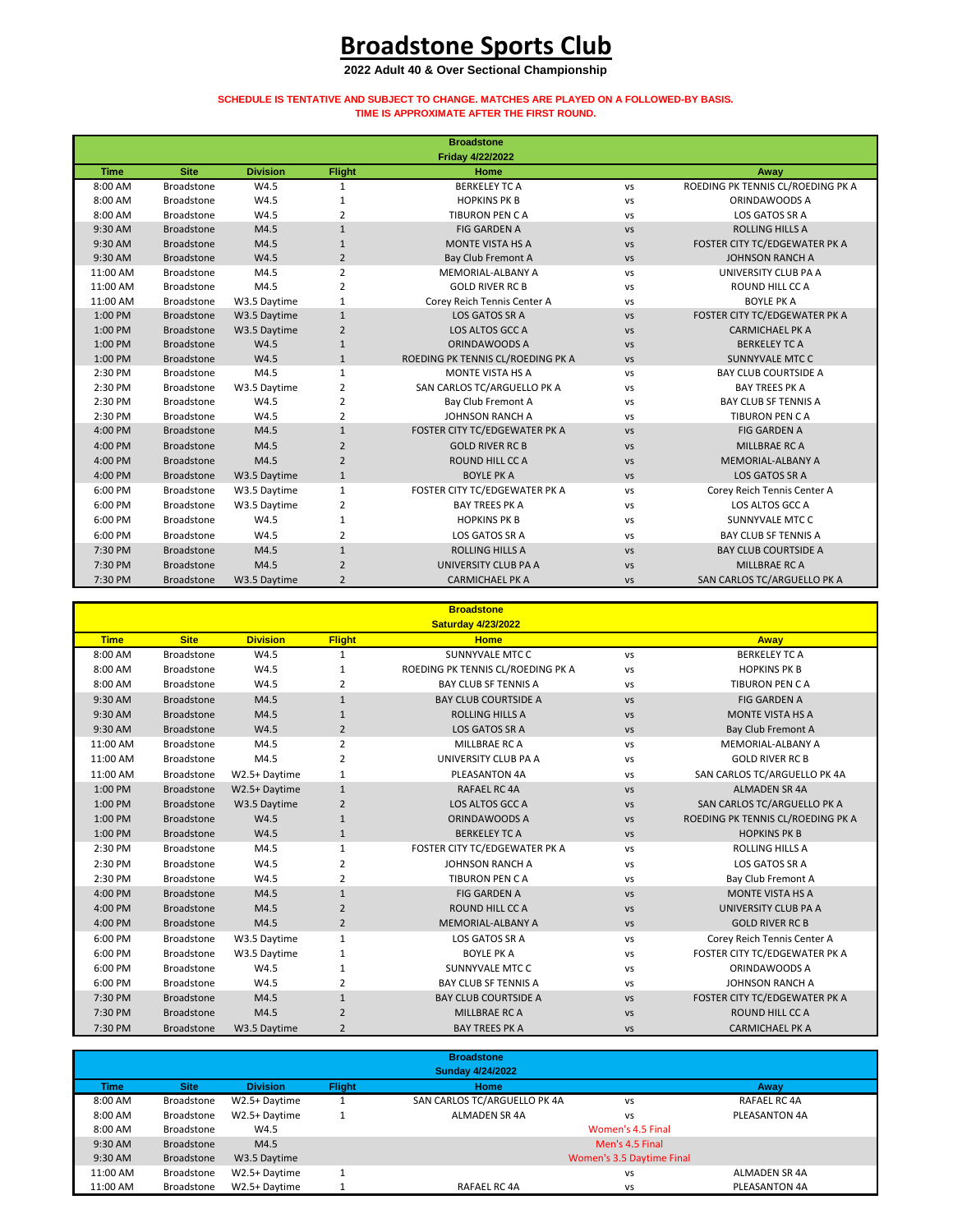|             |                   |                 |                | <b>Gold River</b>                 |           |                                     |
|-------------|-------------------|-----------------|----------------|-----------------------------------|-----------|-------------------------------------|
|             |                   |                 |                | <b>Friday 4/22/2022</b>           |           |                                     |
| <b>Time</b> | <b>Site</b>       | <b>Division</b> | <b>Flight</b>  | <b>Home</b>                       |           | Away                                |
| 8:00 AM     | <b>Gold River</b> | W3.0            | $\mathbf{1}$   | TIBURON PEN CA                    | <b>VS</b> | <b>ALMADEN SR A</b>                 |
| 8:00 AM     | <b>Gold River</b> | W3.0            | $\mathbf{1}$   | WALNUT CREEK RC/Walnut Creek TC C | VS        | <b>CLOVIS TC/CLOVIS HS A</b>        |
| 8:00 AM     | <b>Gold River</b> | W3.0            | $\overline{2}$ | UNIVERSITY CLUB PA A              | <b>VS</b> | ANTELOPE TA/ANTELOPE COMMUNITY PK A |
| 9:30 AM     | <b>Gold River</b> | M3.0            | $\mathbf{1}$   | SAN CARLOS TC/ARGUELLO PK B       | <b>VS</b> | WALNUT CREEK RC/Walnut Creek TC A   |
| 9:30 AM     | <b>Gold River</b> | M3.0            | $\mathbf{1}$   | <b>JOHNSON RANCH A</b>            | <b>VS</b> | <b>CUPERTINO TC/CUPERTINO SC A</b>  |
| 9:30 AM     | <b>Gold River</b> | W3.0            | $\overline{2}$ | <b>SCOTTS VALLEY HS A</b>         | <b>VS</b> | <b>STONEBRAE A</b>                  |
| 11:00 AM    | <b>Gold River</b> | M3.0            | $\overline{2}$ | PLEASANTON A                      | <b>VS</b> | <b>ALMADEN SR A</b>                 |
| 11:00 AM    | <b>Gold River</b> | M3.0            | $\overline{2}$ | <b>CLAREMONT R and S A</b>        | <b>VS</b> | <b>MAHANY PK A</b>                  |
| 11:00 AM    | <b>Gold River</b> | W3.0            | 3              | BAY CLUB REDWOOD SHORES A         | VS        | <b>RINCONADA PK A</b>               |
| 1:00 PM     | <b>Gold River</b> | W3.0            | 3              | PIPER PK A                        | VS        | SUNNYVALE TC/SUNNYVALE MTC C        |
| 1:00 PM     | <b>Gold River</b> | W3.0            | $\sqrt{4}$     | <b>CALIFORNIA TC A</b>            | <b>VS</b> | <b>WASHINGTON PK A</b>              |
| 1:00 PM     | <b>Gold River</b> | W3.0            | 4              | SOLANO TA/CENTENNIAL PRK A        | <b>VS</b> | <b>JOHNSON RANCH A</b>              |
| 1:00 PM     | <b>Gold River</b> | W3.5            | $\mathbf{1}$   | WALNUT CREEK RC/Walnut Creek TC A | <b>VS</b> | <b>CALIFORNIA TC A</b>              |
| 2:30 PM     | <b>Gold River</b> | W3.5            | $\mathbf{1}$   | <b>CLAREMONT R and S A</b>        | <b>VS</b> | SUNNYVALE TC/SUNNYVALE MTC A        |
| 2:30 PM     | <b>Gold River</b> | W3.5            | $\overline{2}$ | LA CANTERA RC A                   | <b>VS</b> | <b>BROADSTONE RC B</b>              |
| 2:30 PM     | <b>Gold River</b> | W3.5            | $2^{\circ}$    | SAN CARLOS TC/ARGUELLO PK C       | VS        | <b>CRANE PK A</b>                   |
| 2:30 PM     | <b>Gold River</b> | W3.5            | 3              | <b>CAUGHLIN A</b>                 | VS        | LADERA OAKS A                       |
| 4:00 PM     | <b>Gold River</b> | M3.0            | $\overline{2}$ | <b>ALMADEN SR A</b>               | VS        | <b>CLAREMONT R and S A</b>          |
| 4:00 PM     | <b>Gold River</b> | W3.5            | 3              | <b>FREMONT TC A</b>               | VS        | <b>SCOTT VALLEY A</b>               |
| 4:00 PM     | <b>Gold River</b> | W3.5            | 4              | <b>WASHINGTON PK A</b>            | <b>VS</b> | SOLANO TA/CENTENNIAL PRK A          |
| 4:00 PM     | <b>Gold River</b> | W3.5            | $\overline{4}$ | <b>BAY CLUB COURTSIDE A</b>       | <b>VS</b> | <b>MAHANY PK A</b>                  |
| 6:00 PM     | <b>Gold River</b> | M3.0            | $\overline{2}$ | <b>MAHANY PK A</b>                | VS        | PLEASANTON A                        |
| 6:00 PM     | <b>Gold River</b> | W3.5            | $\mathbf{1}$   | <b>CALIFORNIA TC A</b>            | <b>VS</b> | <b>CLAREMONT R and S A</b>          |
| 6:00 PM     | <b>Gold River</b> | W3.5            | $\mathbf{1}$   | SUNNYVALE TC/SUNNYVALE MTC A      | VS        | WALNUT CREEK RC/Walnut Creek TC A   |
| 6:00 PM     | <b>Gold River</b> | W3.5            | $\overline{2}$ | <b>BROADSTONE RC B</b>            | <b>VS</b> | SAN CARLOS TC/ARGUELLO PK C         |
| 7:30 PM     | <b>Gold River</b> | W3.5            | $\overline{2}$ | <b>CRANE PK A</b>                 | <b>VS</b> | LA CANTERA RC A                     |
| 7:30 PM     | <b>Gold River</b> | W3.5            | 3              | LADERA OAKS A                     | <b>VS</b> | <b>FREMONT TC A</b>                 |
| 7:30 PM     | <b>Gold River</b> | W3.5            | 3              | <b>SCOTT VALLEY A</b>             | <b>VS</b> | <b>CAUGHLIN A</b>                   |
| 7:30 PM     | <b>Gold River</b> | W3.5            | $\overline{4}$ | SOLANO TA/CENTENNIAL PRK A        | <b>VS</b> | <b>BAY CLUB COURTSIDE A</b>         |

|                         |                                        |                 |                   | <b>Gold River</b>                             |                   |                                                           |
|-------------------------|----------------------------------------|-----------------|-------------------|-----------------------------------------------|-------------------|-----------------------------------------------------------|
|                         |                                        |                 |                   | <b>Saturday 4/23/2022</b>                     |                   |                                                           |
| <b>Time</b>             | <b>Site</b>                            | <b>Division</b> | <b>Flight</b>     | <b>Home</b>                                   |                   | <b>Away</b>                                               |
| 8:00 AM                 | <b>Gold River</b>                      | W3.0            | $\mathbf{1}$      | <b>ALMADEN SR A</b>                           | <b>VS</b>         | WALNUT CREEK RC/Walnut Creek TC C                         |
| 8:00 AM                 | <b>Gold River</b>                      | W3.0            | 1                 | CLOVIS TC/CLOVIS HS A                         | VS                | <b>TIBURON PEN CA</b>                                     |
| 8:00 AM                 | <b>Gold River</b>                      | W3.0            | $\overline{2}$    | ANTELOPE TA/ANTELOPE COMMUNITY PK A           | <b>VS</b>         | <b>SCOTTS VALLEY HS A</b>                                 |
| 9:30 AM                 | <b>Gold River</b>                      | W3.0            | $\overline{2}$    | <b>STONEBRAE A</b>                            | <b>VS</b>         | UNIVERSITY CLUB PA A                                      |
| 9:30 AM                 | <b>Gold River</b>                      | W3.0            | 3                 | RINCONADA PK A                                | <b>VS</b>         | <b>PIPER PKA</b>                                          |
| 9:30 AM                 | <b>Gold River</b>                      | W3.0            | 3                 | SUNNYVALE TC/SUNNYVALE MTC C                  | <b>VS</b>         | BAY CLUB REDWOOD SHORES A                                 |
| 11:00 AM                | <b>Gold River</b>                      | M3.0            | $\mathbf{1}$      | WALNUT CREEK RC/Walnut Creek TC A             | <b>VS</b>         | JOHNSON RANCH A                                           |
| 11:00 AM                | <b>Gold River</b>                      | W3.0            | 4                 | <b>WASHINGTON PK A</b>                        | VS                | SOLANO TA/CENTENNIAL PRK A                                |
| 11:00 AM                | <b>Gold River</b>                      | W3.0            | 4                 | <b>JOHNSON RANCH A</b>                        | VS                | <b>CALIFORNIA TC A</b>                                    |
| 1:00 PM                 | <b>Gold River</b>                      | W3.5            | 4                 | <b>MAHANY PK A</b>                            | <b>VS</b>         | <b>WASHINGTON PK A</b>                                    |
| 1:00 PM                 | <b>Gold River</b>                      | M3.0            | $\overline{2}$    | <b>ALMADEN SR A</b>                           | <b>VS</b>         | <b>MAHANY PK A</b>                                        |
| 1:00 PM                 | <b>Gold River</b>                      | M3.0            | $\overline{2}$    | <b>CLAREMONT R and S A</b>                    | <b>VS</b>         | PLEASANTON A                                              |
| 1:00 PM                 | <b>Gold River</b>                      | W3.5            | $\mathbf{1}$      | <b>CLAREMONT R and S A</b>                    | <b>VS</b>         | WALNUT CREEK RC/Walnut Creek TC A                         |
| 2:30 PM                 | <b>Gold River</b>                      | W3.5            | $\overline{2}$    | <b>BROADSTONE RC B</b>                        | VS                | <b>CRANE PK A</b>                                         |
| 2:30 PM                 | <b>Gold River</b>                      | W3.5            | $\overline{2}$    | SAN CARLOS TC/ARGUELLO PK C                   | VS                | LA CANTERA RC A                                           |
| 2:30 PM                 | <b>Gold River</b>                      | W3.5            | 3                 | LADERA OAKS A                                 | VS                | <b>SCOTT VALLEY A</b>                                     |
| 2:30 PM                 | <b>Gold River</b>                      | M3.0            | $\mathbf{1}$      | <b>CUPERTINO TC/CUPERTINO SC A</b>            | <b>VS</b>         | SAN CARLOS TC/ARGUELLO PK B                               |
| 4:00 PM                 | <b>Gold River</b>                      | W3.5            | $\mathbf{1}$      | <b>CALIFORNIA TC A</b>                        | <b>VS</b>         | SUNNYVALE TC/SUNNYVALE MTC A                              |
| 4:00 PM                 | <b>Gold River</b>                      | W3.5            | 3                 | <b>FREMONT TC A</b>                           | <b>VS</b>         | <b>CAUGHLIN A</b>                                         |
| 4:00 PM                 | <b>Gold River</b>                      | W3.5            | 4                 | SOLANO TA/CENTENNIAL PRK A                    | <b>VS</b>         | <b>MAHANY PK A</b>                                        |
| 4:00 PM                 | <b>Gold River</b>                      | W3.5            | 4                 | <b>BAY CLUB COURTSIDE A</b>                   | <b>VS</b>         | <b>WASHINGTON PK A</b>                                    |
|                         |                                        |                 |                   |                                               |                   |                                                           |
|                         |                                        |                 |                   | <b>Gold River</b>                             |                   |                                                           |
|                         |                                        |                 |                   | <b>Sunday 4/24/2022</b>                       |                   |                                                           |
| <b>Time</b>             | <b>Site</b>                            | <b>Division</b> | <b>Flight</b>     | <b>Home</b>                                   |                   | Away                                                      |
| 8:00 AM                 | <b>Gold River</b>                      | W3.0            | $\mathbf{1}$      | <b>ALMADEN SR A</b>                           | VS                | CLOVIS TC/CLOVIS HS A                                     |
| 8:00 AM                 | <b>Gold River</b>                      | W3.0            | $\mathbf{1}$      | WALNUT CREEK RC/Walnut Creek TC C             | VS                | <b>TIBURON PEN CA</b>                                     |
| 8:00 AM                 | <b>Gold River</b>                      | W3.0            | $\overline{2}$    | ANTELOPE TA/ANTELOPE COMMUNITY PK A           | vs                | <b>STONEBRAE A</b>                                        |
| 9:30 AM                 | <b>Gold River</b>                      | W3.0            | $\overline{2}$    | <b>SCOTTS VALLEY HS A</b>                     | <b>VS</b>         | UNIVERSITY CLUB PA A                                      |
| 9:30 AM                 | <b>Gold River</b>                      | W3.0            | 3                 | RINCONADA PK A<br><b>PIPER PKA</b>            | <b>VS</b>         | SUNNYVALE TC/SUNNYVALE MTC C<br>BAY CLUB REDWOOD SHORES A |
| 9:30 AM<br>11:00 AM     | <b>Gold River</b><br><b>Gold River</b> | W3.0<br>M3.0    | 3                 | WALNUT CREEK RC/Walnut Creek TC A             | <b>VS</b>         | <b>CUPERTINO TC/CUPERTINO SC A</b>                        |
| 11:00 AM                | <b>Gold River</b>                      | W3.0            | $\mathbf{1}$<br>4 | <b>WASHINGTON PK A</b>                        | VS<br><b>VS</b>   | <b>JOHNSON RANCH A</b>                                    |
| 11:00 AM                | <b>Gold River</b>                      | W3.0            | 4                 | SOLANO TA/CENTENNIAL PRK A                    | VS                | <b>CALIFORNIA TC A</b>                                    |
| 1:00 PM                 | <b>Gold River</b>                      | M3.0            | $\mathbf{1}$      | <b>JOHNSON RANCH A</b>                        | <b>VS</b>         | SAN CARLOS TC/ARGUELLO PK B                               |
| 1:00 PM                 | <b>Gold River</b>                      | W3.5            |                   |                                               |                   | Women's 3.5 Semi-Final (Flight 1 vs Flight 4)             |
| 1:00 PM                 | <b>Gold River</b>                      | W3.5            |                   | Women's 3.5 Semi-Final (Flight 2 vs Flight 3) |                   |                                                           |
| 2:30 PM                 | <b>Gold River</b>                      | W3.0            |                   | Women's 3.0 Semi-Final (Flight 1 vs Flight 4) |                   |                                                           |
| 2:30 PM                 | Gold River                             | W3.0            |                   | Women's 3.0 Semi-Final (Flight 2 vs Flight 3) |                   |                                                           |
| 4:00 PM                 | <b>Gold River</b>                      | M3.0            |                   |                                               | Men's 3.0 Final   |                                                           |
| 4:00 PM                 | <b>Gold River</b>                      | W3.5            |                   |                                               | Women's 3.5 Final |                                                           |
| To Follow<br>2:30 round | <b>Gold River</b>                      | W3.0            |                   |                                               | Women's 3.0 Final |                                                           |

# **Gold River Sports Club**

## **2022 Adult 40 & Over Sectional Championship**

### **SCHEDULE IS TENTATIVE AND SUBJECT TO CHANGE. MATCHES ARE PLAYED ON A FOLLOWED-BY BASIS. TIME IS APPROXIMATE AFTER THE FIRST ROUND.**